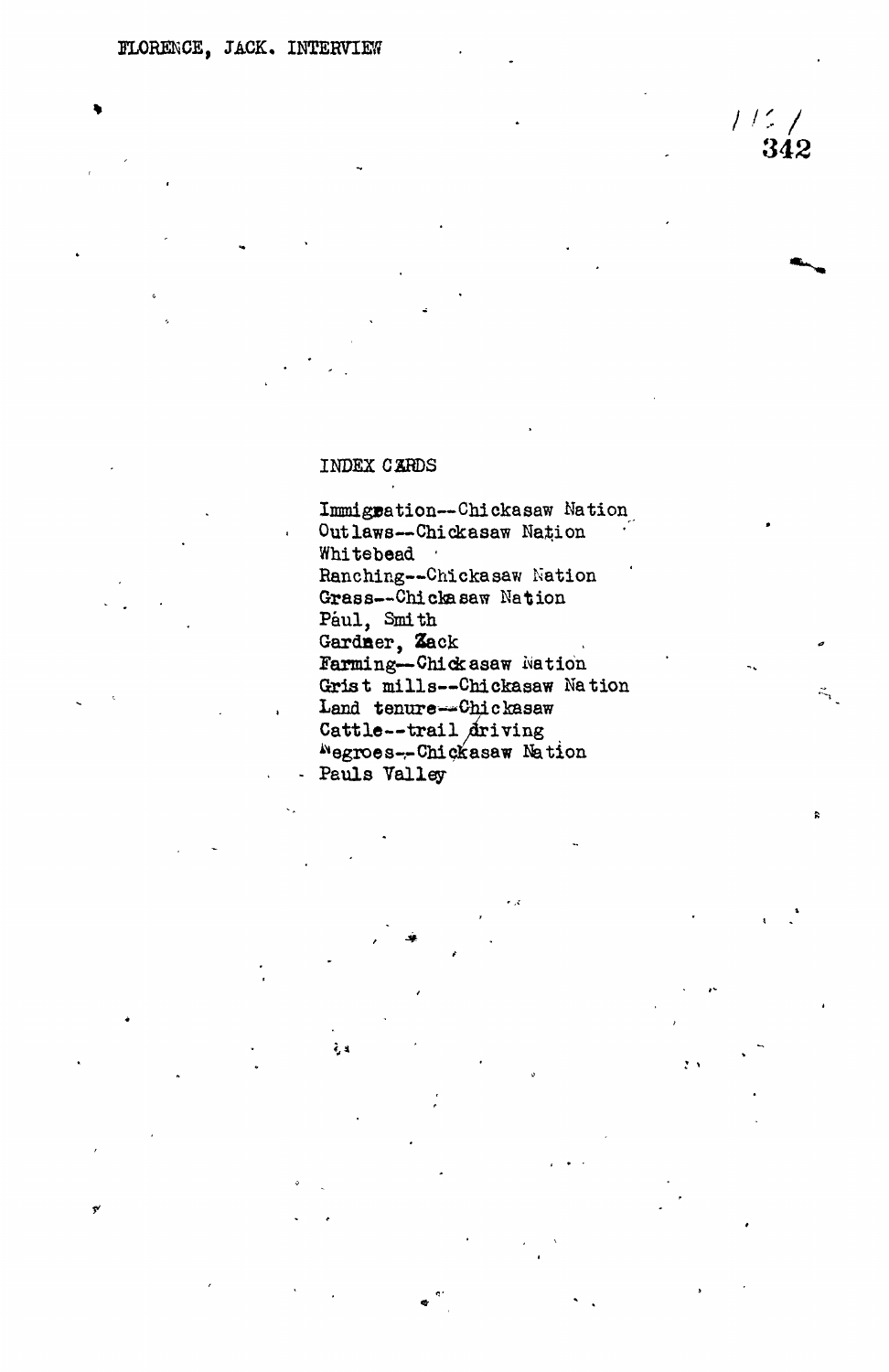|  | Field Worker: Laurice R. Anderson | 343 |
|--|-----------------------------------|-----|
|  | Larch 22, 1937                    |     |
|  |                                   |     |

| BIOGRAPHY OF | Ir. Jack Florence (white)                    |
|--------------|----------------------------------------------|
| Residence    | 8 miles northwest of Jauls Valley            |
| Iost Office  | Faoli, Oklahoma                              |
| <b>EORN</b>  | Dallas Couty, Texas Et<br>November $27.1845$ |

÷.

FARENTS Father, Lilliam Florence, Alabama (deceased)  $\text{Lother}, \text{Lucy} \sim \text{height}, \text{Texas}(\text{decesed})$ 

-fc-ft-jHi--.. -yi.-V-X-fc-WHrt.w-.-w-: - -JHHr Story told by  $\mathbb{L}_r$ . Jack Florence, born in Pexas November 27,  $\ddot{\phantom{0}}$ 1845. I came to the Indian Territory in 1871, and settled in 1aujs Valley, there was several peo. le living here when I came here.

I came to this country on a rinto horse, and he was a good one. I left Texas in a hurry, got into some trouble there and I crossed. hed river just thirty minutes ahead of Sheriff Delton, a sheriff of  $\mu$ allas county, Texas. That is why I say my horse was a good cneq he had to be to stand up under the hard-riding and fast traveling I made him do.

ir.  $\omega$ . I. Eaker, and myself still have our arguments on which one came to Fauls Valley first. I still say I beat him here at least twenty minutes.  $\sim$  As there isn't no one living here now that lived here in 1871, but ir. ceker and myself,  $\frac{1}{4}$  can't prove that I did beat him, here, or he can't prove that.I didn't. Anyway we are both able to get around in spite of our many long years and hardships spent in and around Pauls Valley.

As soon as I landed here, I saw that this was a fine place to raise cattle, plenty of grass and water. I dealt in some cattle around  $\delta$  initebead Hill. I have sold cattle to  $k$ r. Tom  $\delta$ eite, who **\*** owned a large ranch on Rush Creek south of where Fauls Valley now stands.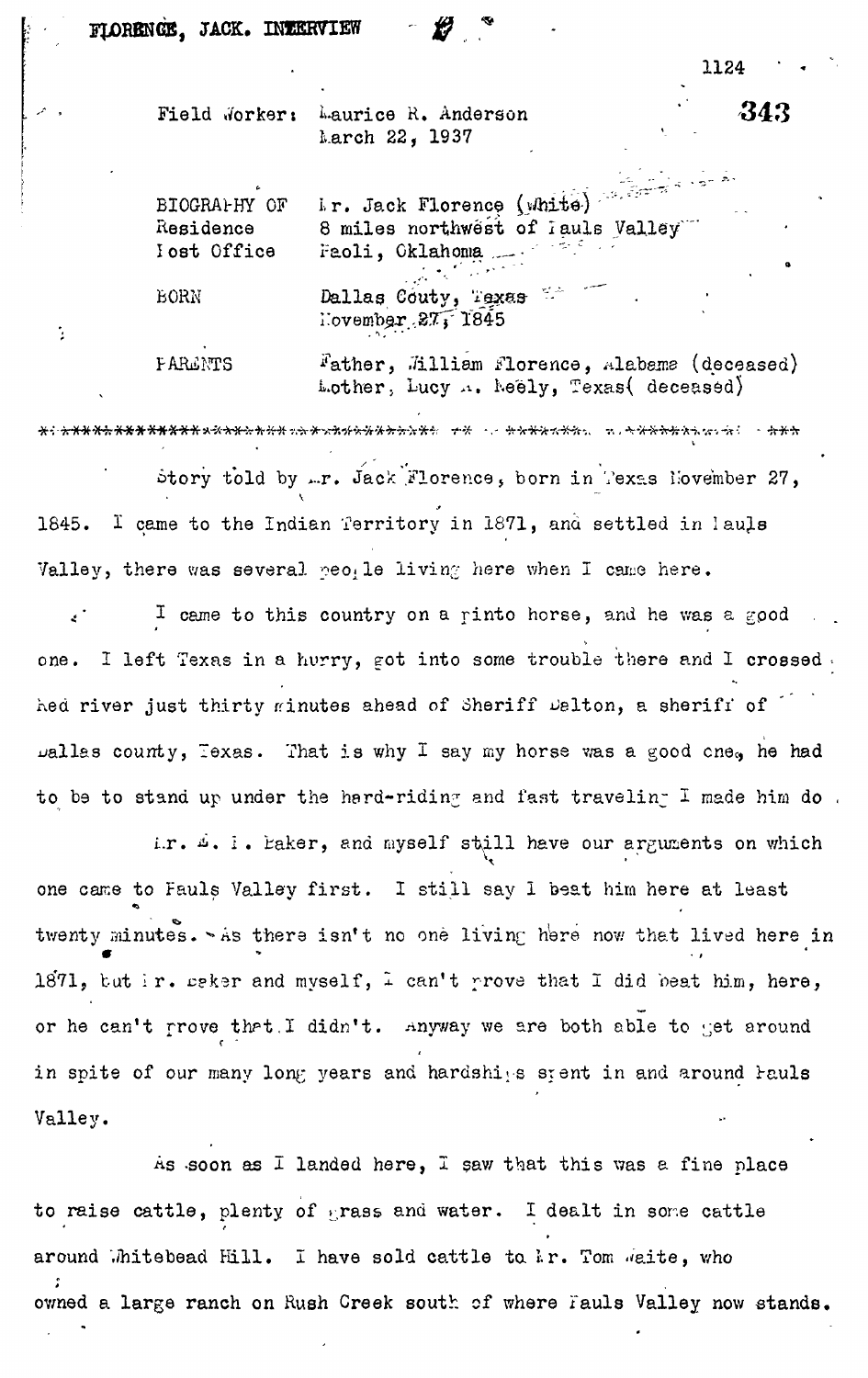344<br>...  $\frac{1}{2}$ smith laul was supposed to be the first white  $\frac{1}{2}$ in this valley, and from the looks of it when I came here I would say he really was. It was a wild looking ,lace *the* day I rode in to this valley. Urass was high as my horse and there was lots of pole cats, if you din't watch out would have to be changing clothes all the time. Turkey went in aroves. In 1871, a .r. Llackburn owned the only store about a mile south of where *reals* Valley is now located.

 $-2$  **-2 1124** 

Ir. Blackburn later sold to . iller and Green, there was lots of corn raised in the sauls /alley community. Smith . aul had a large farm, he also sold lots of corn to the government.

 $\cdots$  Zach Gardner owned a large.'farro, and later in years, i.e. Gardner owned several thousand acres of land, joining the .ashita river. At that time the river bottom land could be bought for as low as one dollar per acre, now in this day and time the same land is worth around three hundred dollars per scre. I believe it was in 1871 or the first rart of 1872, that ir. dardner built the first rist mill in this part of the Country, it was an old -ooden wheel  $\mathbb{R}$  iill, the wheel was near the benk and a raft of logs on the upper side of it so when the Lashita river \_ot on a rampage, this ratt would keey the logs coming down the river off, of the wheel. This rill was located at ir. Gardner's farm on the .*lashita river just east of where i auls Valley is now.* 

"Hattie .enkins, Sam Faul, ... *d.* Kimberlin «nd Tom .aite, all were big lana owners in this valley. . ost of their cultivated land bas fenced with rail fences.

*"k* married I ary J.' Gardner in 1872 J she was the daughter of. Zach Gerdner, and she was part<sub>u</sub>Chickasav Indian, from her mother's side.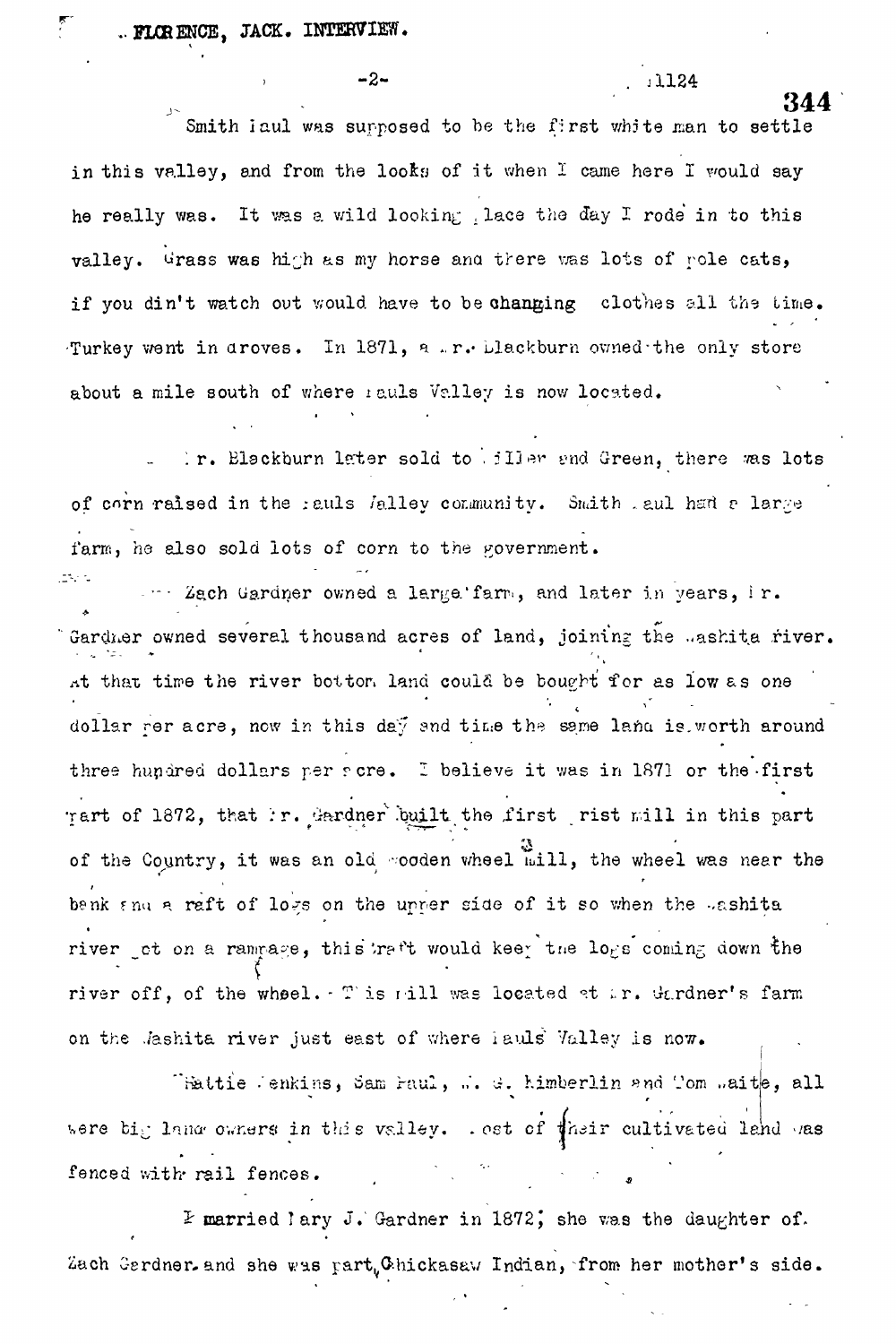I built my home about eight miles northwest of lauls Valley, on the north side of the lashits river in 1875. The reason I chose that place was because it joined the river and I knew I would have plenty of water for my cattle.

 $-3-1$ 

I owned the Three Strine ranch on ed river, joiffine the Comanche Indian Merritory. I reast tor one wear with the help of my cowboys we branded two thousand head of yearlings. I have raised zand dealt in lots of cattle; my loss west not four excent each year, thieves, wolves and the India s, That was said according to come of the renchers. After I built my home anthough that river in 1975, Ittes not home very much until in the eighties, it took most of my time on my ranch joining med river. A figally disposed of that rench and brought about two thousand head of my 'eattle to my place north mest of lauls Valley. Iringing this herd of Three Stripe cettle to my place hang, we made our own trail; we tried to keep to the open country all we could. We had most of our trouble crossing Whild Horse Creek, near Hennepin, Indian Territory, now Oklahoma. Me had two or three stampedes, the polecats or turkeys would put our cattle on the run, but due to the good judgment and fine anaging of the cattle, my corboys took care of the herd.

I was in a gun fight in lurcell, Ghlihoma, one time. It was quite awhile after the railroad came through. A man and I got into an argument over some cattle and he beat net to the draw. I was shot in the neck, I thought I was joing to die, efter bleeding like a stuck hog, I so recovered. Another time I was shot off of my horse, I was , on my way to my ranch, on ned river. I was riding along keeping on the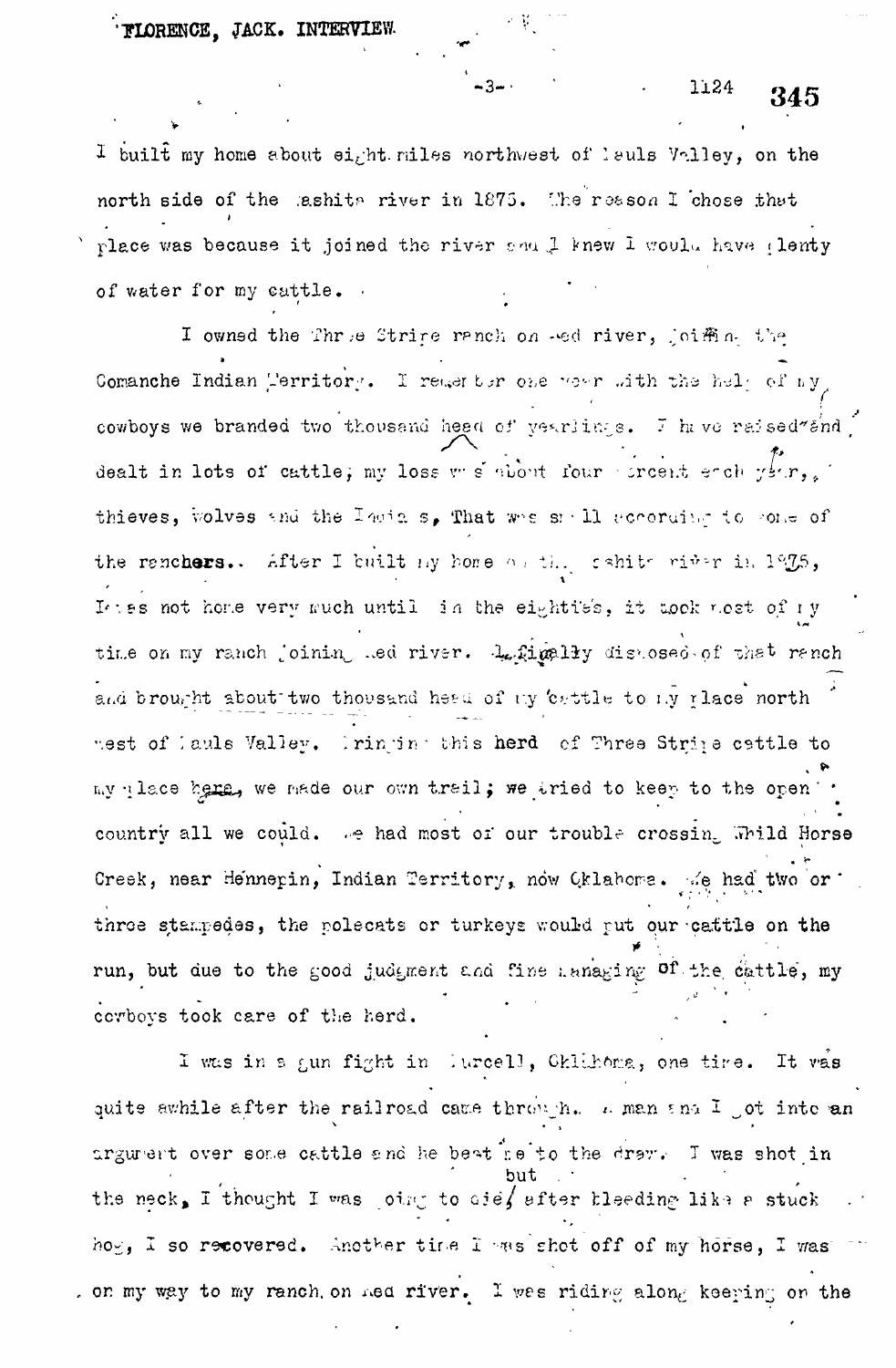$-4-$ 

 $1124 -$ 346

look out for a polecat or a wolf to take a shot at, when all at once I found my self on the ground. Ly horse did not retfrightened at 11. When the reins were droy, ed on the ground., my horse would have stayed there until he starved to death before he would move. Ĩ. ground had him trained to do that,  $\overline{x}$  and  $\overline{1}$  is the  $\overline{1}$  thought I was done for, but in a minute I got my wind to working sysin. I got ay jistol out of the holster, and lay still vality for id sver it was thit shot ne to come on up, to where 1 is. I hay there still athile, but re one shoved up. . . .herse was recovables to the indicate of I cravied t over to him and raised up next to at horse is case of the was watching,  $\left[1$  could use  $\frac{1}{2}$  herse forts shield. I leched tround and could not see any one, only a few stray steers off about a quirter of  $\epsilon$  wilh. I had only jotten a flesh wound  $\frac{1}{\epsilon}$  tore by shirt up and made sote bandages; then I got on my horse and left there in a hurry. se all had our countries and haraships lack in territory days. 1 know I im a lucky pan to bave gome through so much and be living to er tell about screen thans. I saw a group of white rehatholdived in the raple Valley, cognumity take a negro men the hed assaulted a chine women, to a  $\alpha$  of the wood tree south of lands Valley and hangehing to a limb. Thile the nagro vas swinging on the succells roge, several pistols were fired at him and several of the builets found theightark. They cut the negro down and dug a grave there and puried him.

I do believe there have been nore killings in . ands Valley . since 1871 up until a few years ago than any other town in the state of Cklahoma. As I have said I spent the most of my time on my ranch. joining Red river.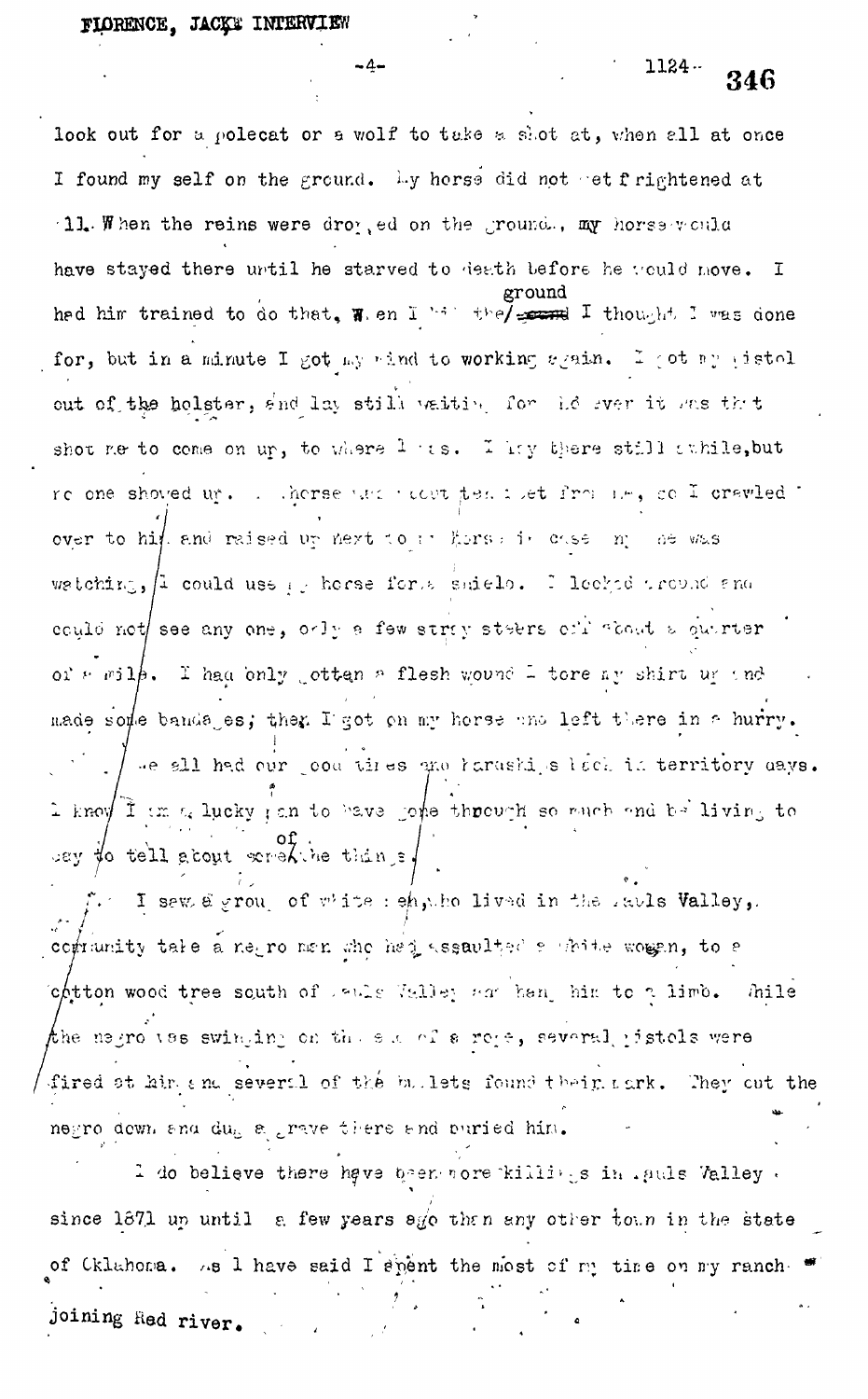## FLORENCE, JACK. INTERVIE#

-5-

Therefore, until in the eighties, there mere lots of things took place here that I do not know much about. Ty memory is not very poed. I did not think about keeping dates on these things that I have seen happen here.

I was at a dance one time, on the river north of whitebead Hill, I just can not remember the date, but I know there were several men and women there. A U. S. Larshall, I was well acquainted with, but I can't recall his name, he died several years are at Lawton Cklahoma, we were all having a good time, drinking and dancing. There was a man there, who though he was smart. He wanted to fi ht or shoot it out with some one. Thet was what I heard him say, he was standing next to me, talking to some one. I heard him say, I wish some one would start something." As I said, I was acquainted with the  $\cup$ . S. Frshal $\overline{7}$ thi  $\frac{1}{2}$  marshal tapped me on the shoulder and said, "Jack do you want a drink"?  $\pi$  said, "well, I never did refuse a friend! We went out by the correl fence  $\oint$ nd two more men cane out there. Let four took a drink out of a quart bottle.  $|1|$ was the last one to drink, so I handed the bottle to this b. S. Larshal end we all were talkin.. About that the this ran, the thought he was a near fellow, malked us to where we were standing and grabbed the bottle out of the harshal's hard, said", that are you going to do about i" The A. 5. larshal told him to ge for his un. The run started to draw his gun but he never did get it out of . its holster. The U. D. Arshal shot hir before you could bat an eye and killed him. That broke up the dence.

after the soldiers left fort Arbuckle, and were stationed at Fort Sill, Ir. Tom Grant bought old Fort Arbuckle for fifty Acllars.

347

1124